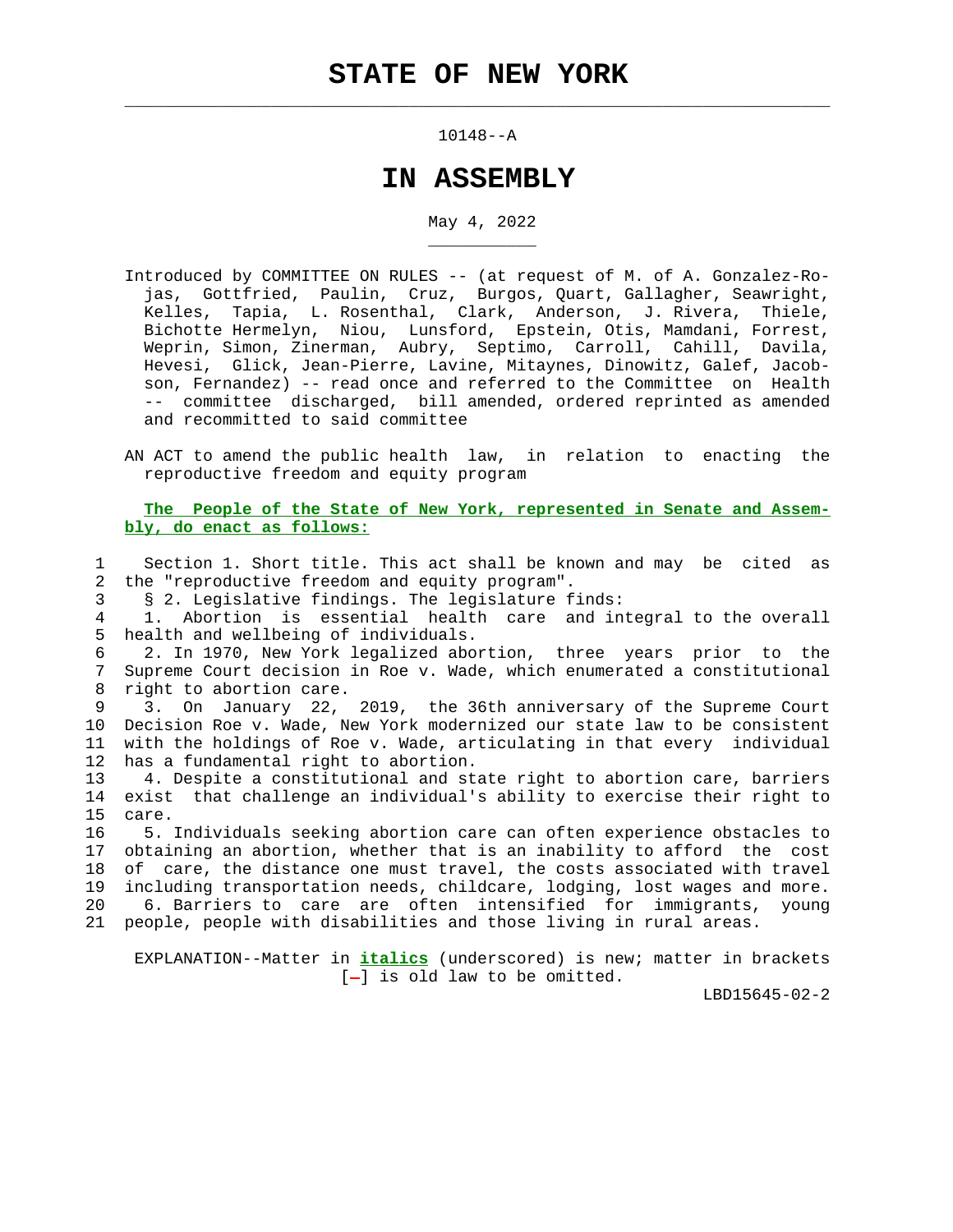1 7. If the United States Supreme Court overturns Roe v. Wade, access to 2 care across the country will dramatically shift with people in at least 3 26 states - 36,000,000 women and individuals with the capacity to become 4 pregnant - losing access to care. 5 8. It is estimated that in the wake of state bans on abortion across 6 the country, New York would be the nearest provider of care for 190,000 7 to 280,000 more women of reproductive age. 8 9. Abortion funds, abortion providers, and other community-based 9 organizations have provided essential support to individuals facing 10 practical support needs. These entities assist individuals seeking 11 abortion care including those living in New York, those traveling to New 12 York and those who must travel outside of New York for care. 13 10. With no direct state investment, safety-net abortion providers and 14 abortion funds predominately rely on philanthropic giving to address 15 unmet needs of abortion patients, challenging their ability to meet 16 present need, or any future increase demand for care. 17 11. New York has a proud legacy of protecting and expanding access to 18 comprehensive reproductive and sexual health care services, including 19 abortion. 20 12. In furtherance of that legacy, it is incumbent upon the state to 21 adopt bold and innovative programs and policies that protect and advance 22 reproductive freedom. 23 § 3. Article 25-A of the public health law is amended by adding a new 24 section 2599-bb-1 to read as follows: 25 **§ 2599-bb-1. Reproductive freedom and equity program. 1. As used in** 26 **this section, the following terms shall have the following meanings:** 27 **(a) "Abortion" shall mean the termination of pregnancy pursuant to** 28 **section twenty-five hundred ninety-nine-bb of this article.** 29 **(b) "Medical services" shall mean the range of care related to the** 30 **provision of abortion.** 31 **(c) "Practical support" shall mean direct assistance to enable a** 32 **person to obtain abortion care, including but not limited to ground and** 33 **air transportation, gas money, lodging, meals, childcare, translation** 34 **services, and doula support.** 35 **(d) "Program" shall mean the reproductive freedom and equity program.** 36 **2. There is hereby established in the department a reproductive free-** 37 **dom and equity program to ensure access to abortion care in the state.** 38 **Such program shall provide funding to abortion providers and non-profit** 39 **organizations whose primary function is to facilitate access to abortion** 40 **care. The program is designed to provide support to abortion providers** 41 **to increase access to care, fund uncompensated care, and to address the** 42 **support needs of individuals accessing abortion care.** 43 **3. The commissioner is authorized to distribute funds made available** 44 **for expenditure pursuant to this section. In determining funding for** 45 **applicants under the program, the commissioner shall consider the** 46 **following criteria and goals:** 47 **(a) Increase access to care by growing the capacity of abortion** 48 **providers to meet present and future care needs. Funds shall be awarded** 49 **to support the recruitment and retention of staff, patient navigators,** 50 **staff training, the establishment of new or renovation of existing** 51 **health centers, investments in technology to facilitate care, security** 52 **enhancements, and other operational needs that reflect the intention of** 53 **increasing access to abortion care.** 54 **(b) Fund uncompensated care, to ensure the affordability of and access** 55 **to care for anyone who seeks care in the state, regardless of their** 56 **ability to pay for care. Funds shall be awarded to abortion providers**